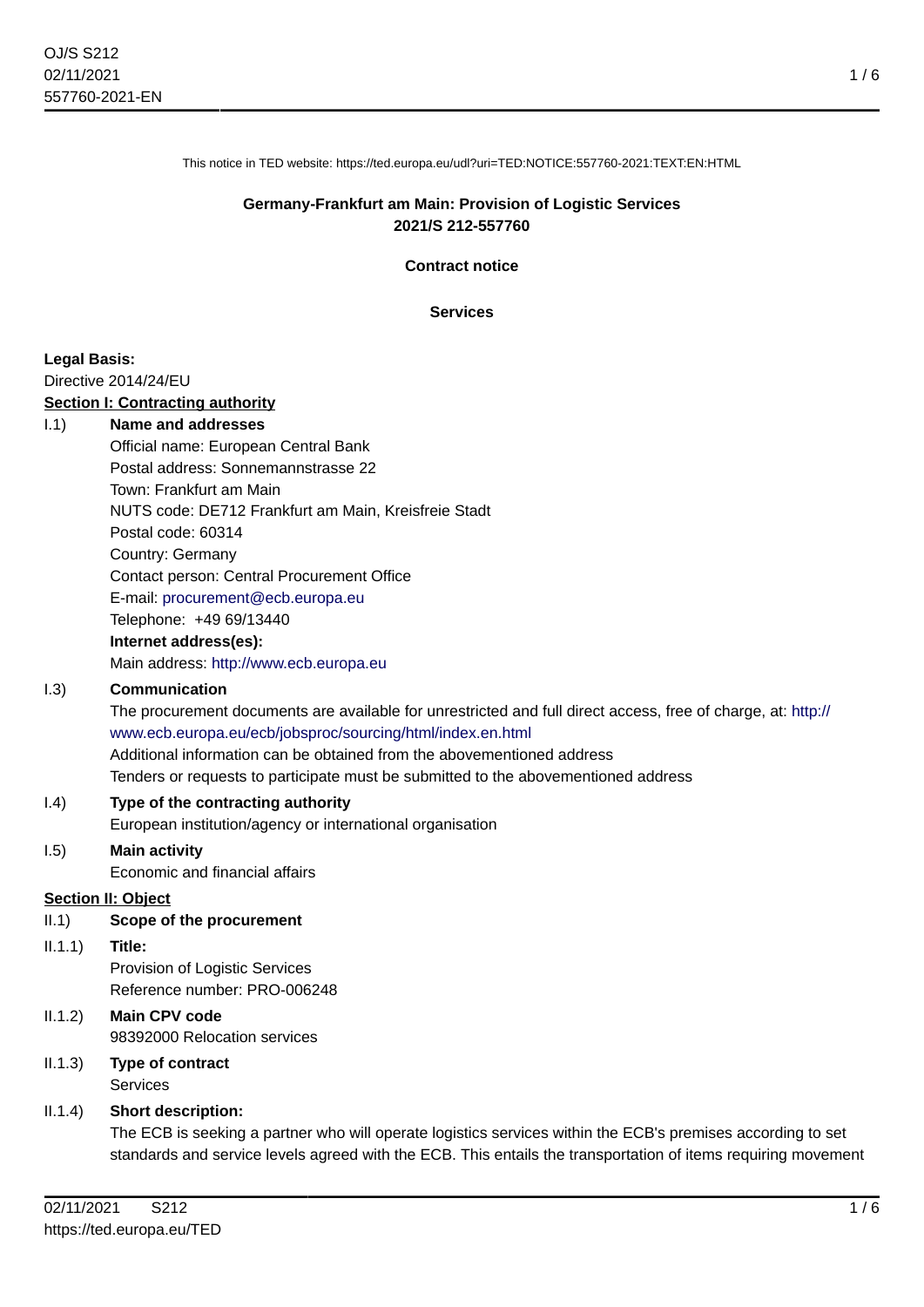within each building as well as between each of the ECB buildings, including the distribution and maintenance of furniture in office and conference areas, office relocations of staff and services supporting infrastructural facility management e.g. inventory management, support of the administration and maintenance of lockers, exchanging of confidential waste containers. The successful candidate shall be able to manage the services autonomously (without coordination from the ECB).

# II.1.5) **Estimated total value** Value excluding VAT: 12 000 000.00 EUR II.1.6) **Information about lots**

- This contract is divided into lots: no
- II.2) **Description**

# II.2.2) **Additional CPV code(s)** 79613000 Employee relocation services 50850000 Repair and maintenance services of furniture

# II.2.3) **Place of performance** NUTS code: DE7 Hessen

# II.2.4) **Description of the procurement:**

The scope of this contract covers a broad range of tasks:

• acceptance of all incoming goods delivered to the ECB at its centralized logistics center in the main building. This includes checking of delivery slips, inspecting packaging, unloading goods, signing the acceptance, administration in SAP etc.;

• transportation of any items requiring movement within each building as well as between each of the buildings (including the administrative steps such as preparation of the relevant documentation, provision of insurance,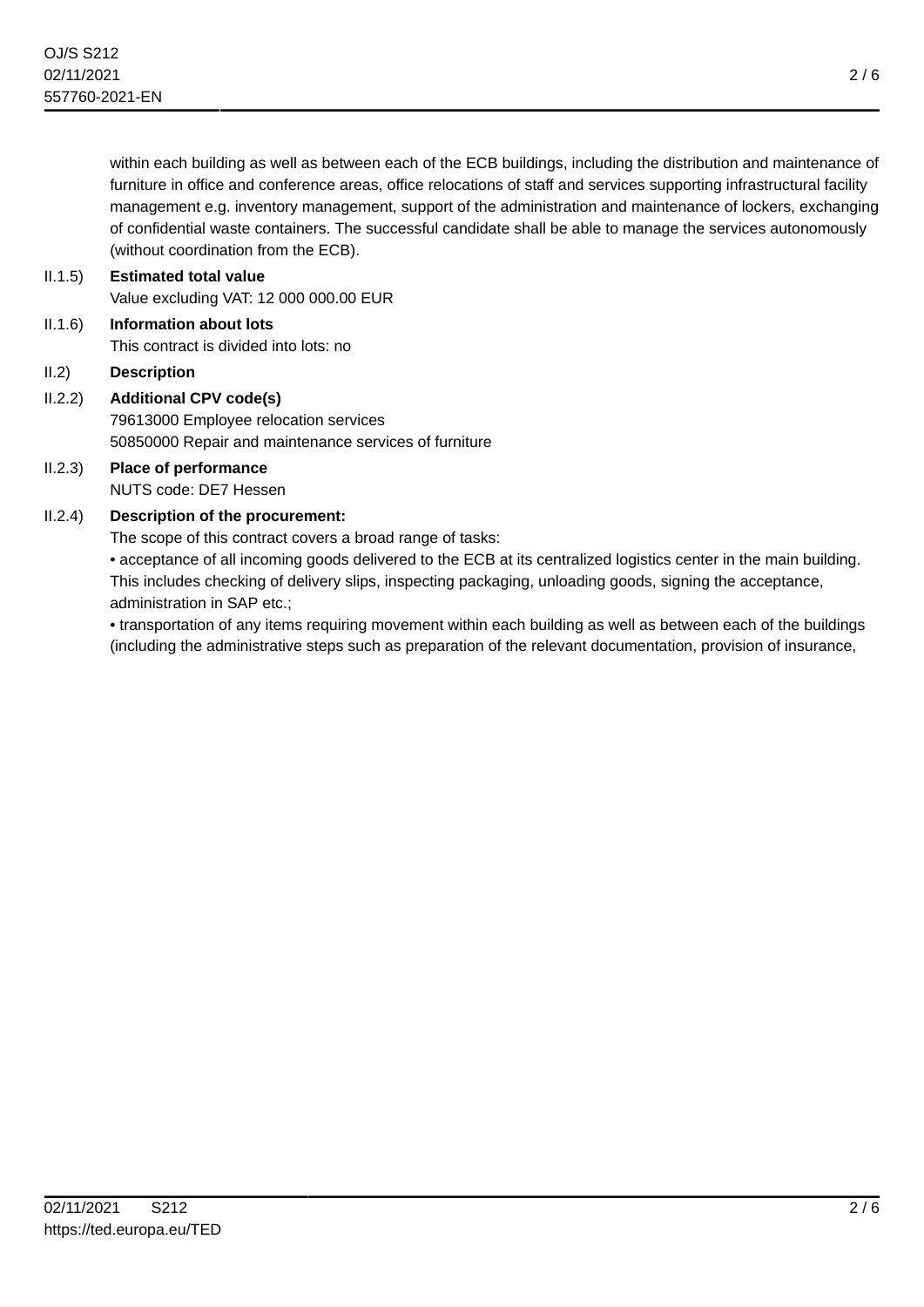coordination and collaboration with the requester and other service teams and external providers, etc.). The Candidate shall provide the different kinds of vehicles needed;

• occasional transport among venues;

• transportation of fresh food deliveries is required within the main building;

• storage and delivery of goods to the appropriate locations within the ECB premises;

• provision of health and safety guidelines and ensure that the working areas are compliant with such guidelines. In addition, the successful candidate shall regularly provide input and receive feedback from the ECB's Office Health and Safety Unit;

• inventory of assets and warehouse management i.e. monitoring the stock level of certain goods (e.g. paper, furniture), distribution upon request and be in charge of launching a replacement order if necessary;

• conducting inventory exercises including the relevant administrative steps in SAP and CAFM Systems as well as the coordination and collaboration with other service teams and external providers;

• furniture maintenance and distribution in offices and conference areas. The furniture for office workplaces is set up, administered and repaired by the candidate. The workplace allocation and layouts will be supplied in advance by the ECB;

• installation/removal of standard IT peripherals e.g. monitors, docking stations, etc.;

• setting up and dismantling of ECB equipment for standard meetings, conferences, special events organized by the ECB;

• scheduling and documenting the relocation preparation, execution and completion including processing the move requests in the CAFM system, coordinating and collaborating with other service teams and providers etc.; • handling and exchanging of the waste containers (fitted with wheels) and the confidential paper waste containers;

• administration, operation and maintenance of lockers in the ECB premises, e.g. answering customers' tickets, opening lockers together with customers, clearing lockers on a regular basis (in coordination with the ECB or service units), updating badge user data and troubleshooting, exchanging of batteries, assisted openings of lockers etc.:

• managing work orders independently;

- managing announcements of work;
- others administrative small tasks such as the changing of batteries in clocks;
- collect frequent feedback from customers;
- provide monthly statistics and reports on its activities and staffing levels.

# II.2.5) **Award criteria**

Price is not the only award criterion and all criteria are stated only in the procurement documents

# II.2.6) **Estimated value**

Value excluding VAT: 12 000 000.00 EUR

## II.2.7) **Duration of the contract, framework agreement or dynamic purchasing system**

Duration in months: 36

This contract is subject to renewal: yes

Description of renewals:

Upon satisfactory performance, the contract may be extended by 12 months, e.g. the total contract duration shall be maximum 48 months.

## II.2.9) **Information about the limits on the number of candidates to be invited**

Envisaged minimum number: 5

Objective criteria for choosing the limited number of candidates:

Candidates will be selected based on their economic, financial, technical and professional capacities.

Candidates will be ranked based on their past experience (reference contracts) and their general capacity to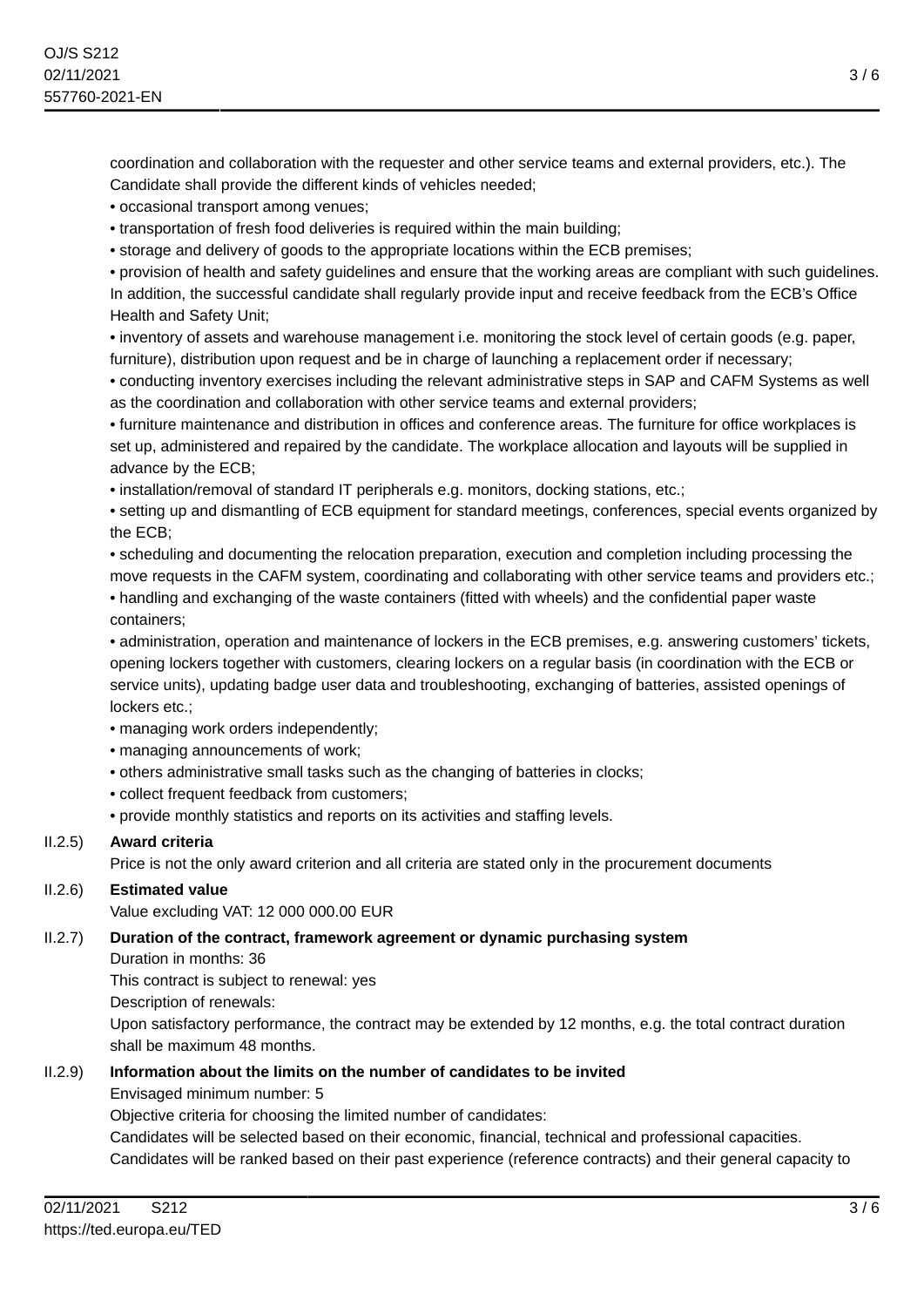provide the services, based on technical and human resources. More details can be found in the procurement documentation.

- II.2.10) **Information about variants** Variants will be accepted: no
- II.2.11) **Information about options** Options: no
- II.2.13) **Information about European Union funds** The procurement is related to a project and/or programme financed by European Union funds: no
- II.2.14) **Additional information**

# **Section III: Legal, economic, financial and technical information**

- III.1) **Conditions for participation**
- III.1.1) **Suitability to pursue the professional activity, including requirements relating to enrolment on professional or trade registers** List and brief description of conditions:

As stated in the procurement documents.

- III.1.2) **Economic and financial standing** Selection criteria as stated in the procurement documents
- III.1.3) **Technical and professional ability** Selection criteria as stated in the procurement documents

# **Section IV: Procedure**

- IV.1) **Description**
- IV.1.1) **Type of procedure** Competitive procedure with negotiation
- IV.1.3) **Information about a framework agreement or a dynamic purchasing system**
- IV.1.4) **Information about reduction of the number of solutions or tenders during negotiation or dialogue** Recourse to staged procedure to gradually reduce the number of solutions to be discussed or tenders to be negotiated
- IV.1.5) **Information about negotiation** The contracting authority reserves the right to award the contract on the basis of the initial tenders without conducting negotiations IV.1.8) **Information about the Government Procurement Agreement (GPA)**

The procurement is covered by the Government Procurement Agreement: no

- IV.2) **Administrative information**
- IV.2.2) **Time limit for receipt of tenders or requests to participate** Date: 23/11/2021 Local time: 12:00
- IV.2.3) **Estimated date of dispatch of invitations to tender or to participate to selected candidates** Date: 05/12/2021
- IV.2.4) **Languages in which tenders or requests to participate may be submitted: English**
- IV.2.6) **Minimum time frame during which the tenderer must maintain the tender** Duration in months: 6 (from the date stated for receipt of tender)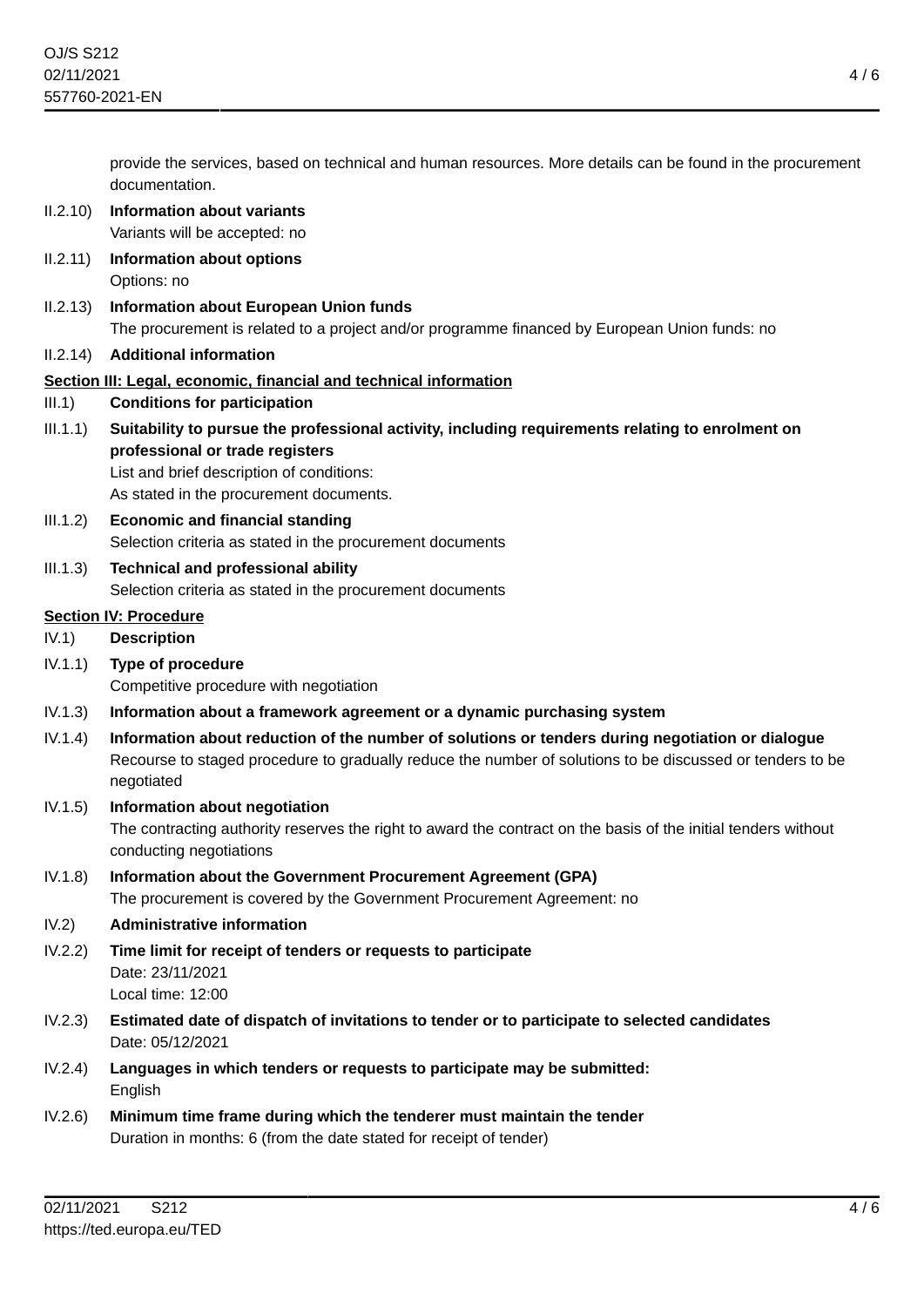## **Section VI: Complementary information**

- VI.1) **Information about recurrence** This is a recurrent procurement: no
- VI.2) **Information about electronic workflows** Electronic invoicing will be accepted

# VI.3) **Additional information:**

This tender procedure is conducted via the ECB's electronic tendering system (e-tendering) which can be accessed via the following internet address:

## <http://www.ecb.europa.eu/ecb/jobsproc/sourcing/html/index.en.html>

If you have not used the ECB's electronic tendering system before, you need to register via the above link (click on 'Register'). Subsequently to the registration, you will receive an automated notification with your user credentials to log in (click on 'Login') and to access the tender documentation. Please note that:

— A registration to the above system is only required once and you can reuse your user credentials in all future procedures of the ECB which are conducted via the above system. Therefore, please keep your user credentials for the future;

— In case you should have participated in previous ECB tender procedure(s) in the past which were conducted via the ECB's prior online system, you nevertheless need to register once to the ECB's electronic tendering system under the above address;

— Your mere registration does not constitute an application. You must submit your application via the ECB's electronic tendering system as further instructed in the application documentation.

The system reference number for the above procurement is: RFx RFX-PT-2021-000087: PRO-006248-R1- Logistic services

To download the tender documents, log on to the ECB's electronic tendering system with your login and password. Expand the field 'Public Tenders – Upcoming Events'. Click on 'Click to request an invitation to this event' for the above procedure and close the new window which opens. Once the request is completed (this can take a few minutes), the status of the participation request will change to 'Invited' and the RFx documentation will be accessible via the RFx tab.

Under the above link you also find user guides for detailed information on how to use the system and contact details for technical support.

Should you require technical help when using the system, please contact the ECB's technical support .team at [sourcing.support@ecb.europa.eu](mailto:sourcing.support@ecb.europa.eu) by quoting the reference number and the problem experienced.

Any other queries relating to this procurement procedure and the content of the procurement documentation shall be submitted as message via the ECB's e-tendering system (under the tab 'Discussion').

The ECB endeavors to answer all queries as quickly as possible but cannot guarantee a minimum time response. The ECB shall not be bound to reply to queries received less than seven calendar days before the time-limit for the submission of tenders.

The tender procedure shall be open on equal terms to all natural or legal persons resident or located in the European Union and to all natural and legal persons resident or located in a country which has ratified the World Trade Organization Agreement on Government Procurement or has concluded with the European Union a bilateral agreement on procurement under the conditions laid down in the said agreements.

The tender procedure is conducted in accordance with ECB Decision 2016/2 laying down the Rules on Procurement (as amended), available on the ECB website at [https://www.ecb.europa.eu/ecb/legal/1001/](https://www.ecb.europa.eu/ecb/legal/1001/procurement/html/index.en.html) [procurement/html/index.en.html.](https://www.ecb.europa.eu/ecb/legal/1001/procurement/html/index.en.html)

# VI.4) **Procedures for review**

VI.4.1) **Review body**